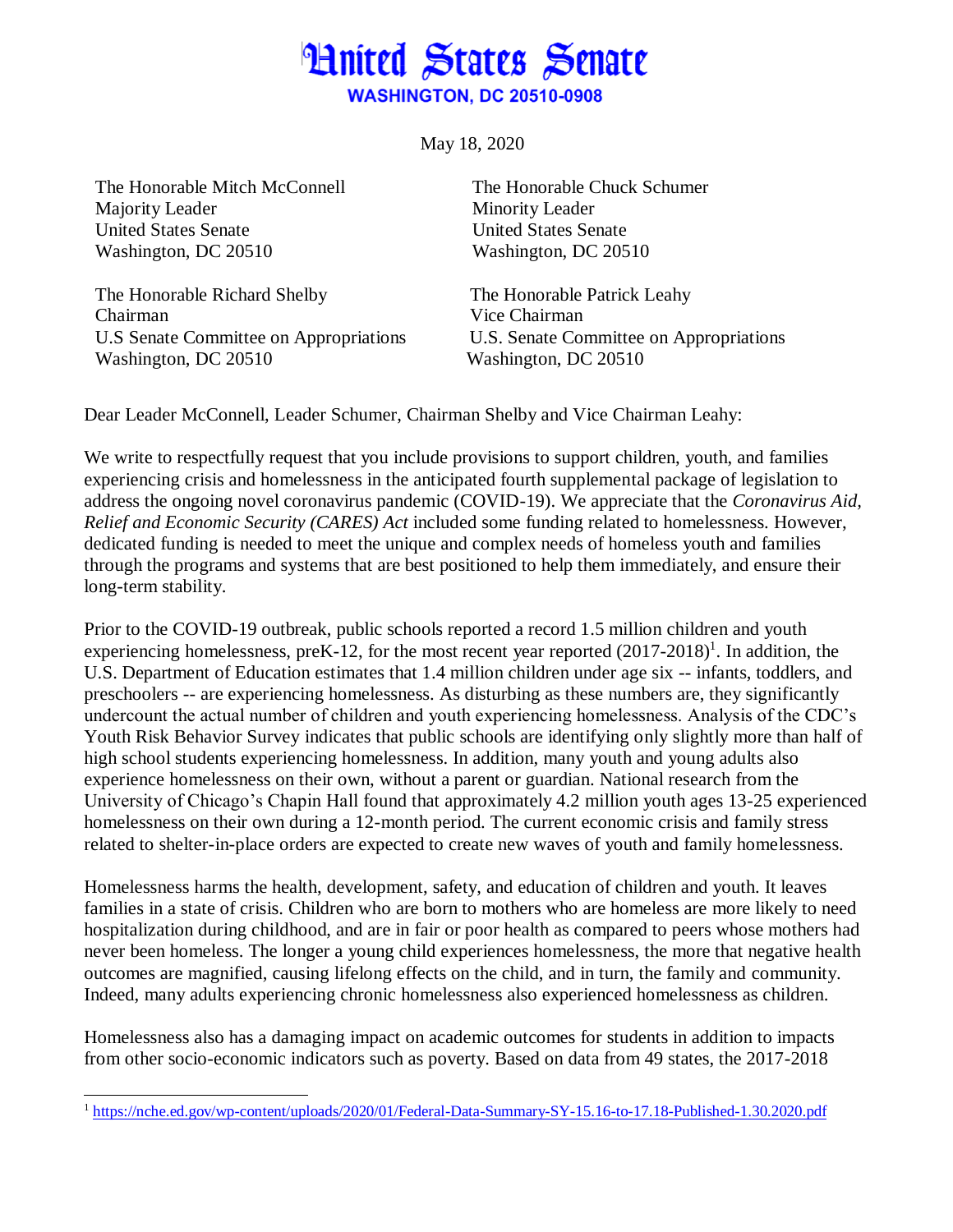national average graduation rate for students experiencing homelessness was 67.8 percent; more than 10 percent below other low-income students (79.5 percent) 2 . The low graduation rate of these students is of particular concern because lack of a high school degree or GED is the single greatest risk factor for homelessness as a young adult<sup>3</sup>. Finally, youth and young adults experiencing homelessness are at great risk of victimization and assault<sup>4</sup>. Recent data from the National Human Trafficking Hotline shows that being experiencing homelessness during youth and living in unstable housing are two of the top risk factors for human trafficking<sup>5</sup>.

Nevertheless, despite their great vulnerability, most children, youth, and families experiencing homelessness are not eligible for homelessness assistance provided through the U.S. Department of Housing and Urban Development (HUD), including for most of services provided by the Emergency Solutions Grant (ESG) program, through which coronavirus-related homeless funding is provided. While the ESG program provides critical outreach, shelter, and prevention activities for homeless individuals, it is not geared toward (or does not address) the complex needs of families with children or youth who are homeless on their own.

Many families and youth experiencing homelessness are not eligible for many of the services provided by the ESG program. Shelters and transitional housing are often full, unable to serve families as a unit, do not accept unaccompanied minor youth, or simply do not exist in too many communities. In rural communities, where there are less shelters and resources, homelessness remains a prevalent issue and is seen in many forms, including precarious overcrowding and invisible 'couchsurfing'. Homeless families also are less likely than single adults to stay on the streets and other outdoor locations, often because they are afraid that their children will be removed from their custody. Homeless youth fear interactions with authorities and exploitation from older adults. Instead, most homeless youth stay temporarily with other people in situations that are crowded, unstable, and often dangerous -- situations that make it impossible to self-isolate, shelter-in-place, or maintain social distancing. Schools and service providers report seeing these "doubled up" situations disrupt more readily, as tensions and fear about the virus lead youth and families to be asked to leave. In addition, some families stay in motels for which they pay nightly or weekly, depending on their sporadic income. And now, in the wake of job losses related to the economic crisis, these families and youth can no longer afford motel costs. Local or state eviction moratoria do not protect children and families experiencing homelessness who are staying with others, or in motels. These families and youth move often, and are at high risk of COVID-19 transmission, infection, and illness -- as well as predation and trafficking.

Now, more than ever, is an opportunity to close a gap in our federal system, which has disadvantaged our families and youth in crisis who need specific services along with housing assistance. The needs of this critical population that have gone under resourced for years, are exacerbated by the COVID-19 pandemic. We have a responsibility to provide assistance to our families in crisis.

Fortunately, a number of federal programs serve youth and families who experience homelessness, no matter where they happen to be staying. The Runaway and Homeless Youth Act (RHYA) program, the

 $\overline{a}$ 

<sup>&</sup>lt;sup>2</sup> [https://nces.ed.gov/ccd/tables/ACGR\\_RE\\_and\\_characteristics\\_2017-18.asp](https://nces.ed.gov/ccd/tables/ACGR_RE_and_characteristics_2017-18.asp)

<sup>3</sup> <https://voicesofyouthcount.org/brief/missed-opportunities-education-among-youth-experiencing-homelessness-in-america>

<sup>4</sup> <https://oag.ca.gov/sites/all/files/agweb/pdfs/ht/murphy-labor-sex-trafficking-homeless-youth.pdf>

<sup>5</sup> <https://polarisproject.org/2018-us-national-human-trafficking-hotline-statistics/>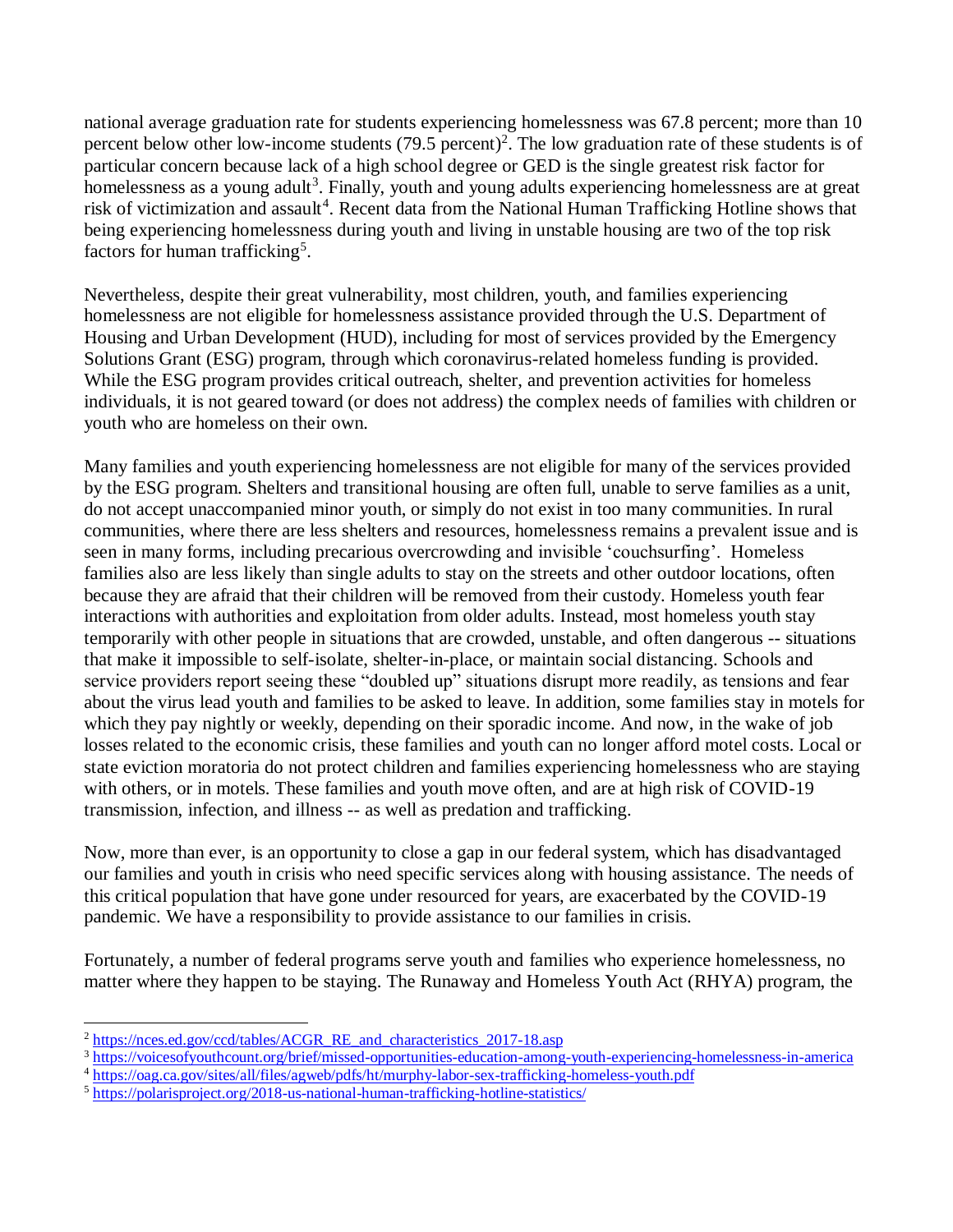Education for Homeless Children and Youth (EHCY) program, and a variety of programs administered by the Administration for Children and Families (ACF) have expertise in serving children, youth, and families. None of these other programs, however, is funded sufficiently to meet the tremendous increase in need caused by the COVID-19 outbreak. For this reason, we request supplemental funding to bolster the efforts of these programs to reach and meet the unique needs of children and families experiencing homelessness. This will help to stabilize and protect some of our most vulnerable children and youth during the outbreak and recovery, and also help to prevent entrenched chronic adult homelessness in the future.

## **Support for the Runaway and Homeless Youth Act (RHYA) Program**

- The Runaway and Homeless Youth Act (RHYA) program, administered by the U.S. Department of Health and Human Services (HHS), has 45 years of expertise in holistically preventing and serving young people experiencing homelessness by building relationships with youth, meeting their immediate needs, providing short and long-term residential services, and conducting prevention and outreach efforts to move youth out of homelessness. RHYA providers are embedded in communities and serve as the first line of defense in helping young people connect with caring adults and access basic services and health care. These basic services can help prevent the spread of COVID-19. RHYA providers face increased demand for services and sharply increasing costs, including for personnel, housing-related expenses, and basic needs expenses. At the same time, RHYA providers have seen a decrease in charitable contributions and volunteers. For these reasons we respectfully request that the anticipated fourth supplemental package of COVID-19 legislation include –
	- At least \$25 million for existing RHYA grantees to allow 336 American communities to maintain and expand housing and services for youth and young adults at-risk of and experiencing homelessness.
	- At least \$75 million to fund new RHYA grants to expand services, so that more youth and young adults experiencing homelessness may access the housing and services that they need. Only 25 percent of applicants receive a RHYA grant, with many applicants scoring high and not receiving a grant due to the lack of funding.

#### **Support for the Education and Homeless Youth Act (EHCY) Program**

The McKinney-Vento Act's Education for Homeless Children and Youth (EHCY) program, administered by the U.S. Department of Education and reauthorized by the Every Student Succeeds Act, helps remove barriers to school enrollment, attendance, and success caused by homelessness. Under the law, every local educational agency must designate a local liaison to ensure the identification of children and youth experiencing homelessness, as well as school access, stability, and coordination of services. School closures have been devastating for these children; they have lost one of the safest and most stable places in their lives. In addition, children and youth experiencing homelessness face tremendous barriers to distance learning, putting them even greater risk of educational failure. In the wake of the outbreak, homeless liaisons continue to identify and maintain contact with families and youth, helping them access food, hygiene products, and shelter, and assisting them as they work to continue their education. However, there has been a huge increase in the volume and complexity of needs, and typical community partners are closed, or overwhelmed with demand. At current funding levels, less than one in four local educational agencies currently receives a McKinney-Vento subgrant. For these reasons, we respectfully request that the anticipated fourth supplemental package of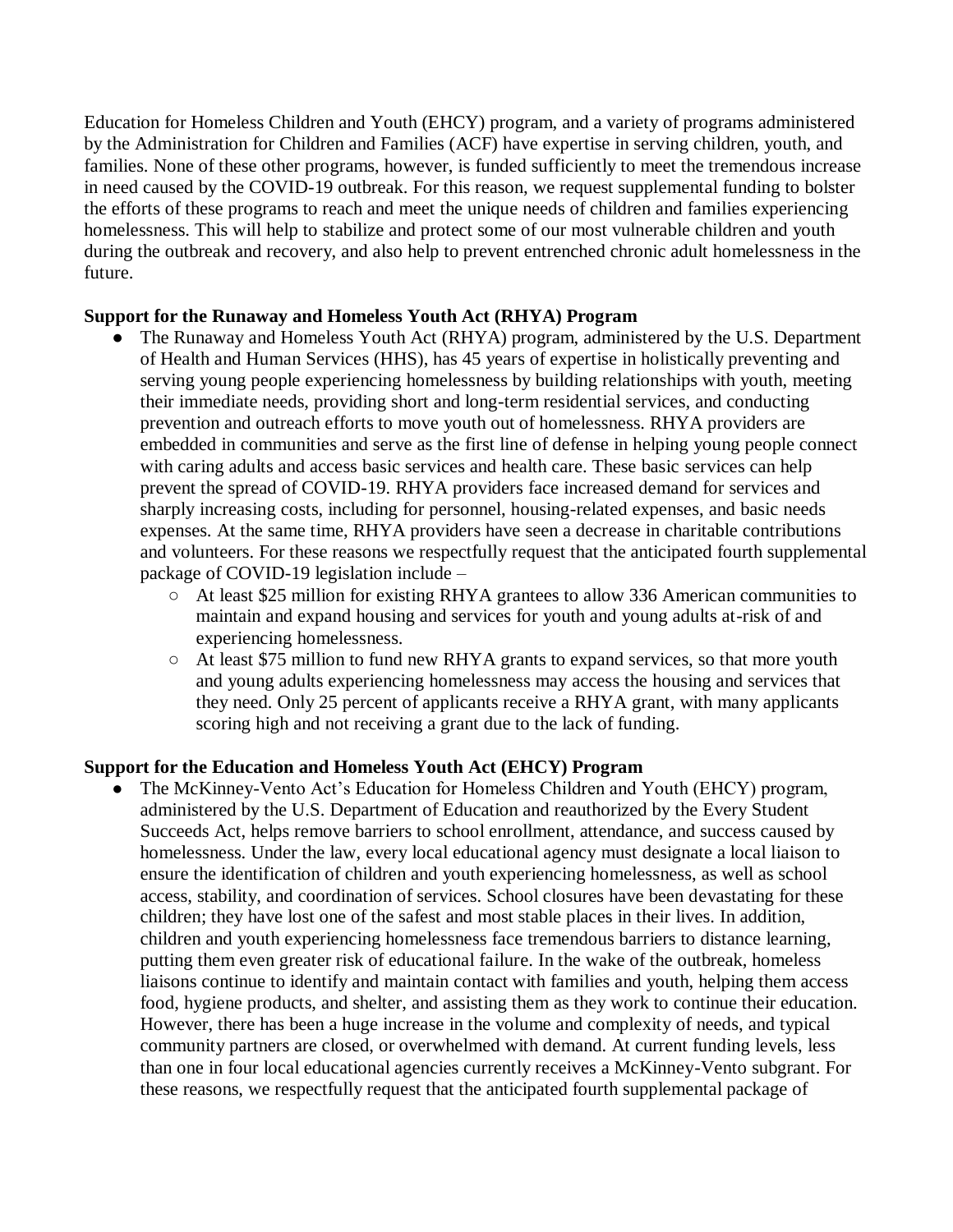COVID-19 legislation include –

- At least \$150 million in supplemental funding to provide targeted support to children and youth experiencing homelessness through the EHCY infrastructure and service delivery system.
- $\circ$  In considering this request, it is noteworthy that Congress has provided supplemental support through the EHCY program in the past, both in response to the Great Recession in 2008, as well as three different disaster-related spending bills (2005, 2008, 2018).

### **Support for Youth who are at high-risk for Human Trafficking and Sexual Exploitation:**

- Alaska and many other states have the unfortunate reality of becoming national hubs for sex trafficking and exploitation. COVID19 has created an untold number of opportunities for pimps to exploit children through online platforms. Millions of children (and educators/parents) are unaware of the warning signs of exploitation and/or trafficking. This pandemic has exposed a very serious problem - and it will continue to worsen unless we act to train our students and educators. As COVID-19's spread has intensified, schools have been compelled to close their doors and implement distance learning as a way to continue to provide educational services. Physically isolated from their classmates, millions of children are connecting with each other on a range of social media platforms as a way to seek companionship and support during a time of great anxiety. This increased time online, often with little or no supervision, has made America's youth vulnerable to virtual sexual predators. Often adopting a fake persona of another child, these predators seek to befriend youth with the goal of obtaining sexually explicit images to be shared with other pedophiles. The damage caused to children by this practice of "catfishing" is lifelong, as once published on the internet, a sexually explicit image is nearly impossible to erase. For these reasons, we respectfully request that the anticipated fourth supplemental package of COVID-19 legislation include –
	- $\circ$  At least \$2 million for an online program that will train parents, educators, and students how to recognize the indicators of trafficking. This is needed now when students are spending more time online with their peers. Administered through ACF's Office of Trafficking in Persons in conjunction with the U.S. Department of Education this program will use the \$2 million appropriation to create an expansive curriculum online. Nine regional support team members should work with state education departments to make this online curriculum available to schools nationwide. Based on data provided by the National Human Trafficking Hotline, each geographical hub would be chosen as a result of having a high volume of reported calls. We recommend this program be largely based of off the program described in S.3333, the Human Trafficking and Exploitation Prevention Training Act of 2020, which was introduced by Senator Murkowski and Senator Smith on February 25, 2020.
	- o At least \$15 million in supplemental funding for existing HHS trafficking grantees to provide direct survivor support and operate the National Human Trafficking Hotline, including but not limited to financial assistance for needs related to legal services, emergency shelter, food, medical and behavioral health treatment and medication, personal care items and clothing, transportation, education, workforce development and employment training.
	- o \$2 million for HHS to collect data on how increased unemployment rates and economic and social instabilities related to COVID-19 impact human trafficking, including among immigrant populations, both documented and undocumented.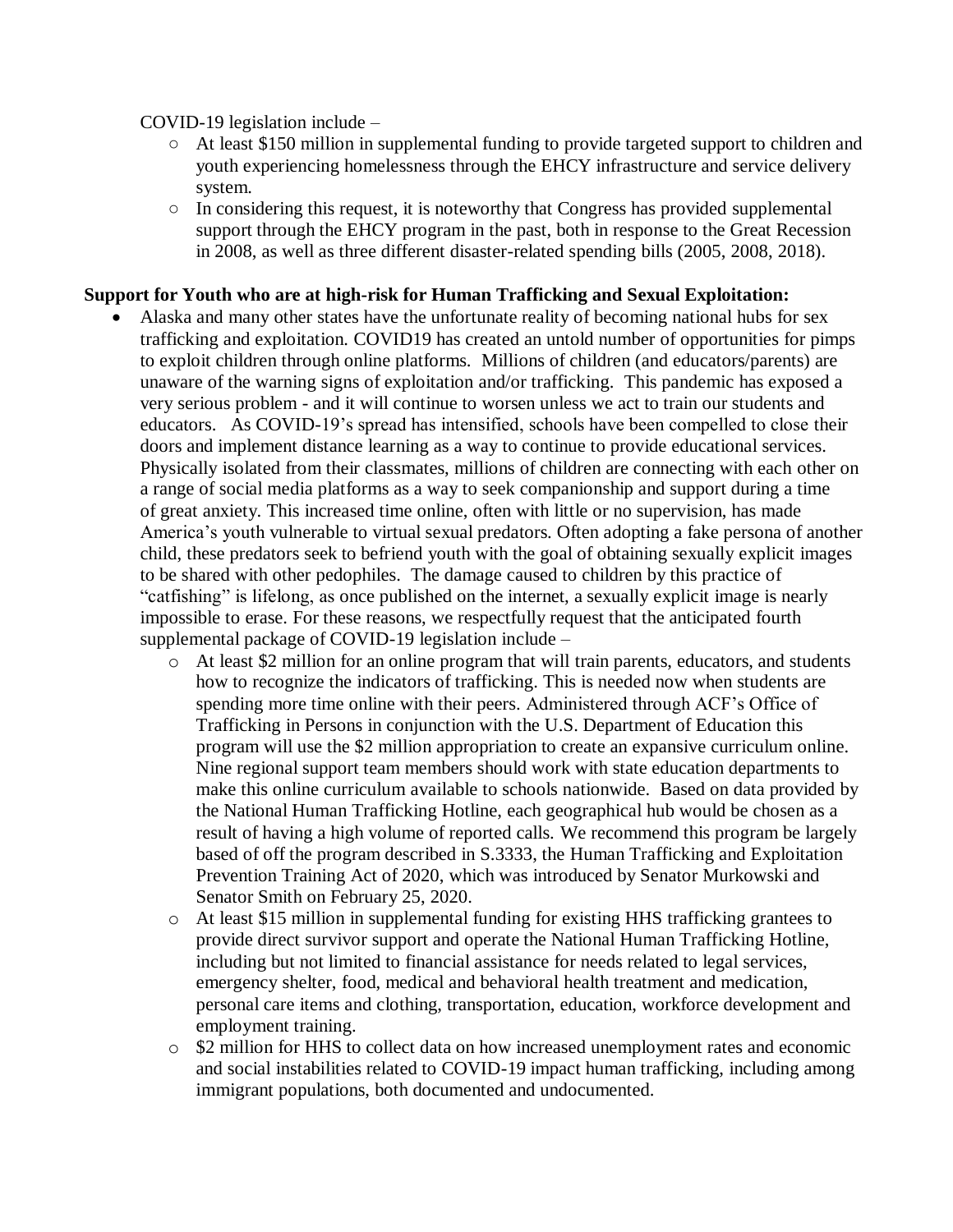#### **Support for a Family Stabilization Fund in the Administration for Children and Families (ACF)**

- The Administration for Children and Families (ACF) in the U.S. the Department of Health and Human Services administers programs that are uniquely positioned to strengthen and support children, youth, and families experiencing homelessness. Several of ACF's programs already have specific mandates to serve children, youth, and families who are homeless. For example, Head Start and the Child Care and Development Fund programs are required to prioritize children experiencing homelessness for enrollment, proactively identify and provide outreach, and remove barriers to enrollment and participation. Other ACF programs and offices, such as the Family Violence Prevention & Services Program, Temporary Assistance for Needy Families, and the Office of Trafficking in Persons, engage in primary prevention strategies to reduce the risk of becoming homeless, and alleviate conditions associated with homelessness. In particular, ACF programs are well suited to two-generational approaches that help mitigate the impact of homelessness on the early development of children, and build skills for self-sufficiency for parents.
- Even prior to the COVID-19 outbreak, the number of children experiencing homelessness served by Head Start more than doubled over the past ten years, while rates of housing placement by Head Start programs decreased. Now, in the wake of COVID-19, ACF grantees and other community-based organizations face tremendous challenges in meeting the service and housingrelated needs of increasing numbers of youth and families who are homeless. For these reasons, we respectfully request that the anticipated fourth supplemental package of COVID-19 legislation include –
	- At least \$800 million for a Family Stabilization Fund to provide flexible funding for community organizations to meet the unique needs of children, youth, and families experiencing homelessness. This funding would allow child -, youth-, and family-serving agencies to provide immediate support to these families and individuals. Providing housing-related and other services to children, youth and families experiencing homelessness as early as possible will reduce transmission of COVID-19, and mitigate compounding trauma and negative lifelong impacts of homelessness.
	- Eligible uses of funds would include expenditures to address shelter and housing-related needs, such as eviction prevention, utility payments, motel stays, and housing placement assistance; health and safety needs, including food, hygiene supplies, and physical and mental health services; transportation, educational, employment, and other needs; the particular needs of pregnant women and children birth to age five; the particular needs of unaccompanied homeless youth; the particular needs of survivors of domestic violence, and assistance in accessing Economic Impact Payments, unemployment compensation, and other benefits provided by federal, state and local governments.
	- To ensure equitable access to services, 30 percent of the funds would be designated for urban areas, 30 percent for suburban areas, and 40 percent for rural communities. Rural communities struggle to provide services for families, youth, and children experiencing homelessness as they are consistently underfunded and under resourced.
	- A 10 percent set-aside of funds for Indian Tribes and Tribal Organizations. Research has found the highest prevalence rates of homelessness and runaway experiences among AIAN youth and young adults, compared to other racial/ethnic subpopulations<sup>6</sup>. However, homelessness in AI/AN communities is less visible than in other areas because homelessness primarily takes the form of staying in crowded, temporary locations, rather

 $\overline{a}$ 

<sup>6</sup> [https://link.springer.com/article/10.1007/s10935-019-00571-2?wt\\_mc=Internal.Event.1.SEM.ArticleAuthorOnlineFirst](https://link.springer.com/article/10.1007/s10935-019-00571-2?wt_mc=Internal.Event.1.SEM.ArticleAuthorOnlineFirst)